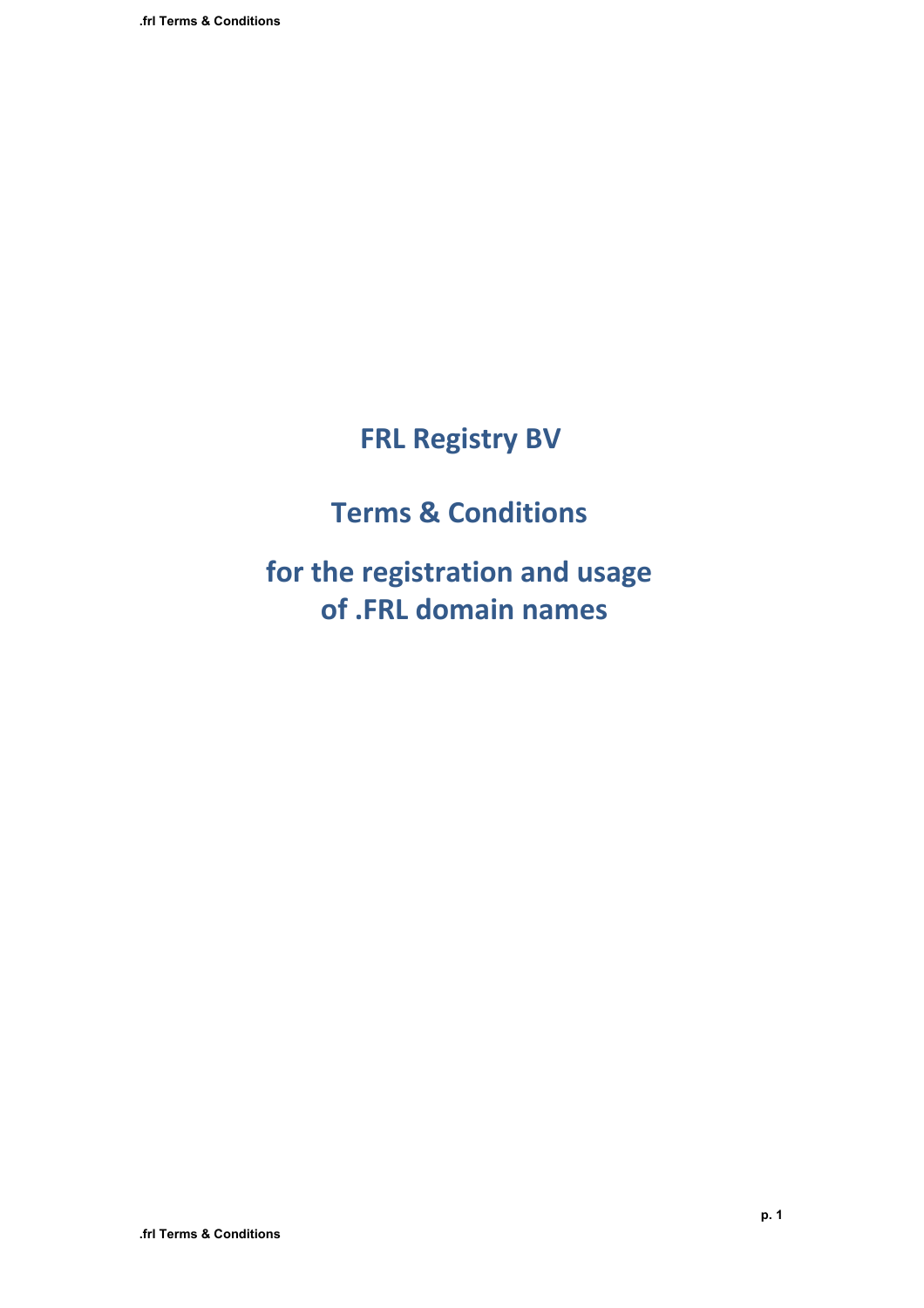## **Table of Contents**

**.FRL**

**TERMS & CONDITIONS TABLE OF CONTENTS DEFINITIONS INTRODUCTION; SCOPE OF APPLICATION ARTICLE 1. DOMAIN NAME SYNTAX REQUIREMENTS; REPRESENTATIONS AND WARRANTIES ARTICLE 2. DOMAIN NAME ALLOCATION ARTICLE 3. DISPUTE RESOLUTION ARTICLE 4. TERM ARTICLE 5. GENERAL PROVISIONS ARTICLE 6. PRIVACY POLICY**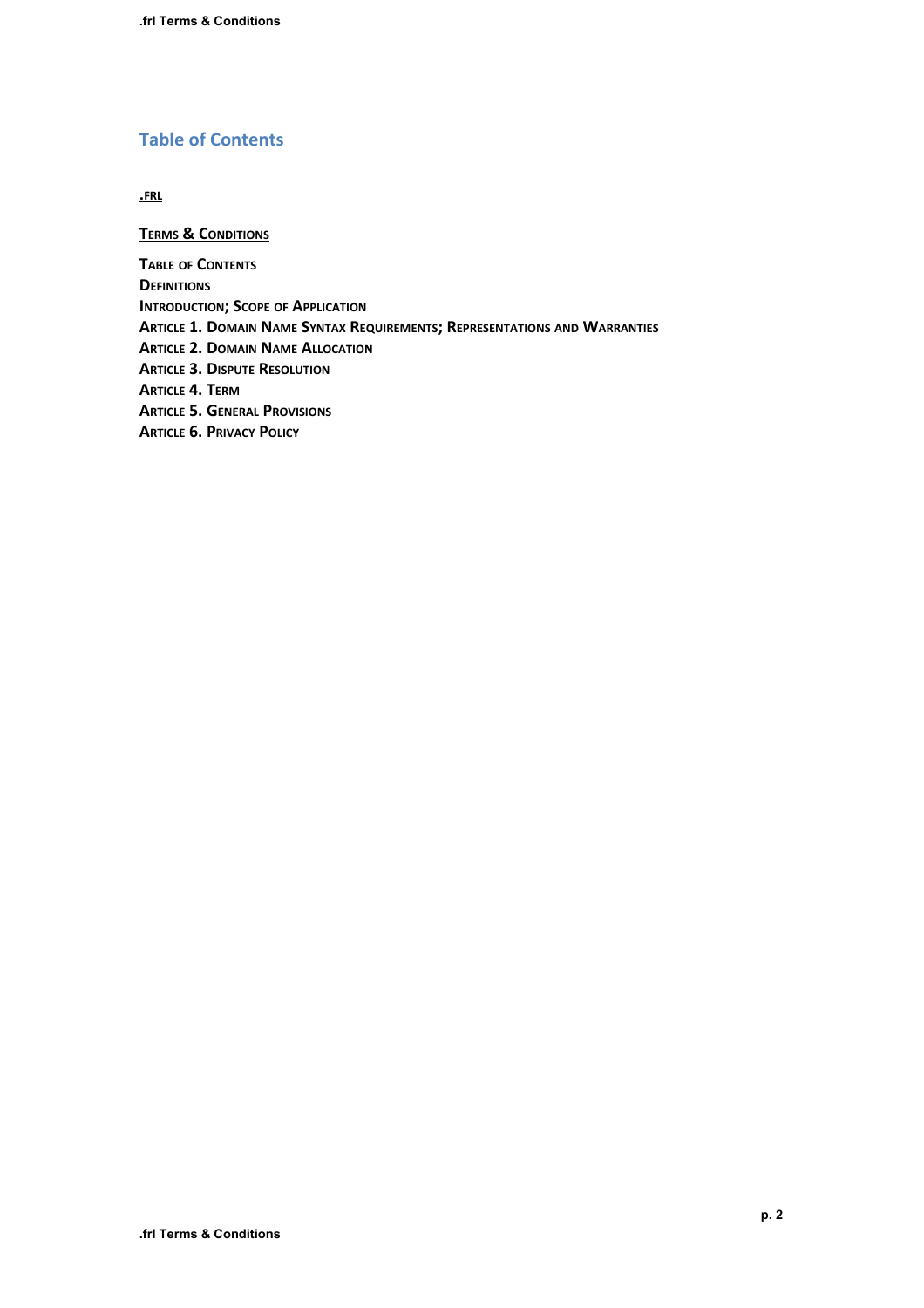## **Definitions**

All capitalized terms used throughout these Terms & Conditions, including any Annex thereto, have the following meanings:

| <b>Acceptable Use</b><br><b>Policy</b>                | means Annex 3 to these Terms & Conditions;                                                                                                                                                                                                                                                                                |
|-------------------------------------------------------|---------------------------------------------------------------------------------------------------------------------------------------------------------------------------------------------------------------------------------------------------------------------------------------------------------------------------|
| <b>Accredited</b><br>Registrar                        | means an entity that has (i) obtained an accreditation from<br>ICANN under the 2013 Registrar Accreditation Agreement,<br>and (ii) entered into a contract with the Registry for the<br>provision of Domain Name Registration Services for the .frl<br>TLD to Applicants, Registrants, and/or their respective<br>agents; |
| Applicant                                             | means a person or entity submitting a Domain Name<br>Registration Request to the Registry;                                                                                                                                                                                                                                |
| <b>Blocked Names</b>                                  | means a name that will be made unavailable for registration<br>following a decision taken by the Registry in accordance with<br>the process described in Annex 5 hereto;                                                                                                                                                  |
| <b>Domain Name</b>                                    | means a name at the second level within the .frl TLD;                                                                                                                                                                                                                                                                     |
| <b>Domain Name</b><br>Registration                    | means a Domain Name about which the Registry maintains<br>data in the Shared Registry System of the .frl TLD;                                                                                                                                                                                                             |
| <b>Domain Name</b><br>Registration<br><b>Request</b>  | means a complete and technically correct instruction given by<br>an Accredited Registrar on behalf of a candidate Registrant to<br>perform a Domain Name Registration;                                                                                                                                                    |
| <b>Domain Name</b><br>Registration<br><b>Services</b> | means the services referred to in Registry's "Registry -<br>Registrar Agreement";                                                                                                                                                                                                                                         |
| <b>IDN</b>                                            | Internationalized Domain Name: Domain name that contains at<br>least one character that is not in the standard ASCII character<br>set                                                                                                                                                                                     |
| <b>Launch Policies</b>                                | means any specific program or process developed by<br>Registry for the release or pre-release of certain Domain<br>Names, as included in one or more specific policy documents<br>contained in Annex 6 hereto;                                                                                                            |
| <b>Registration Fee</b>                               | means the fee charged by the Registry to the Accredited<br>Registrar for the registration of a Domain Name;                                                                                                                                                                                                               |
| Registrant                                            | means the person or entity in whose name a Domain Name is<br>registered;                                                                                                                                                                                                                                                  |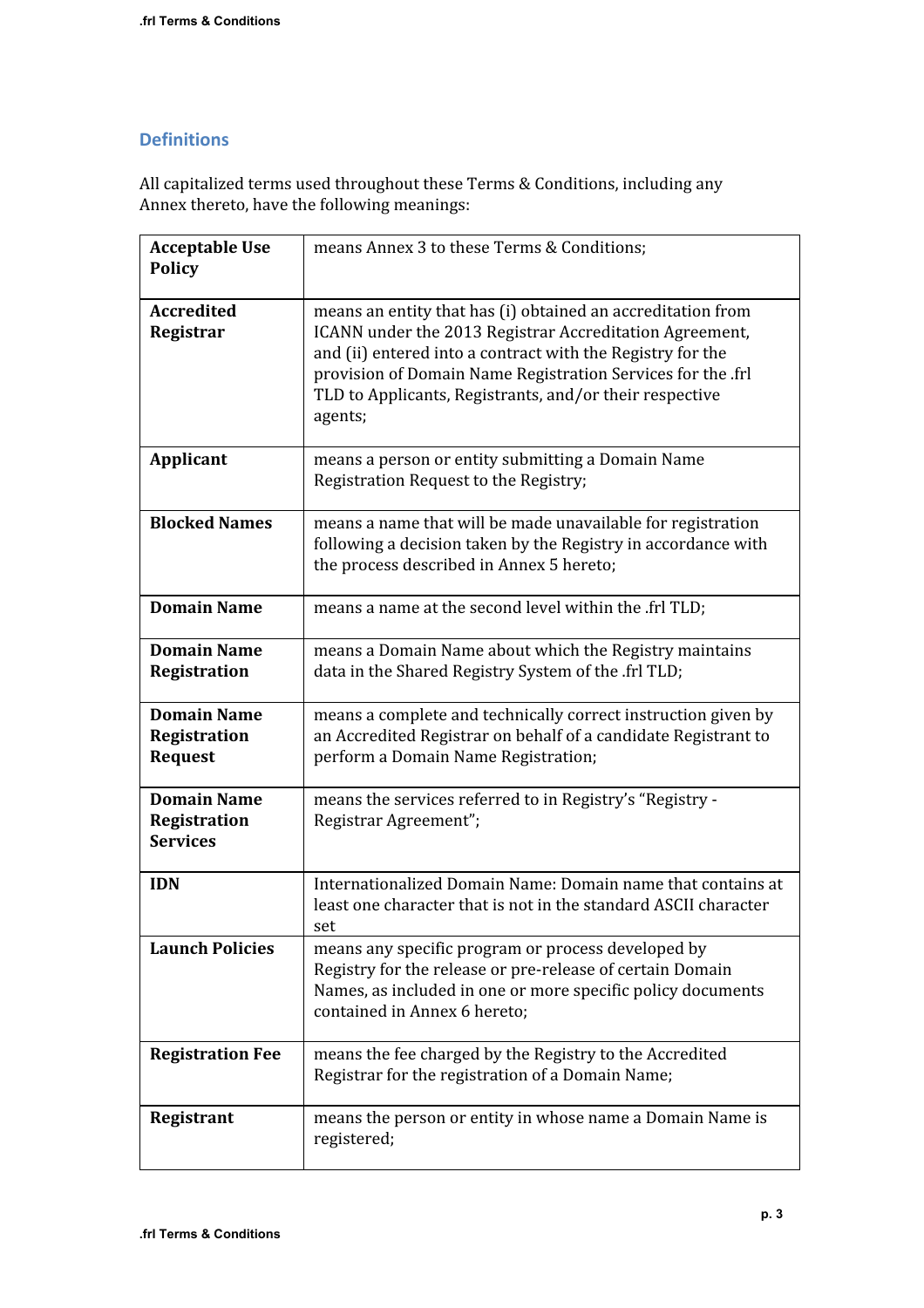| <b>Registry</b><br><b>Agreement</b>     | means the agreement entered into by and between Registry<br>and ICANN in relation to the management of the .frl TLD;                                                                                                                                                             |
|-----------------------------------------|----------------------------------------------------------------------------------------------------------------------------------------------------------------------------------------------------------------------------------------------------------------------------------|
| <b>Registry</b>                         | means FRL Registry BV, with registered office at Leeuwarden;                                                                                                                                                                                                                     |
| <b>Registry Web</b><br><b>Site</b>      | means the various pages and websites available under or<br>related to the .frl TLD, available at http://nic.frl;                                                                                                                                                                 |
| <b>Reserved Name</b>                    | means a Domain Name that is mentioned on the list referred<br>to in Annex 2 hereto, which will only be available for<br>registration following release by the Registry to a particular<br>Applicant or Registrant in accordance with the process<br>described in Annex 5 hereto; |
| <b>Shared Registry</b><br><b>System</b> | means the system operated on behalf of the Registry that<br>allows Accredited Registrars to apply for, register, renew<br>and maintain Domain Names;                                                                                                                             |
| <b>TLD</b>                              | means Top Level Domain;                                                                                                                                                                                                                                                          |
| <b>UDRP</b>                             | means the Uniform Dispute Resolution Policy, as adopted by<br>ICANN and as described in<br>http://www.icann.org/dndr/udrp/policy.htm;                                                                                                                                            |
| <b>URS</b>                              | means the Uniform Rapid Suspension system, referred to in<br>Specification 7 of the Registry Agreement;                                                                                                                                                                          |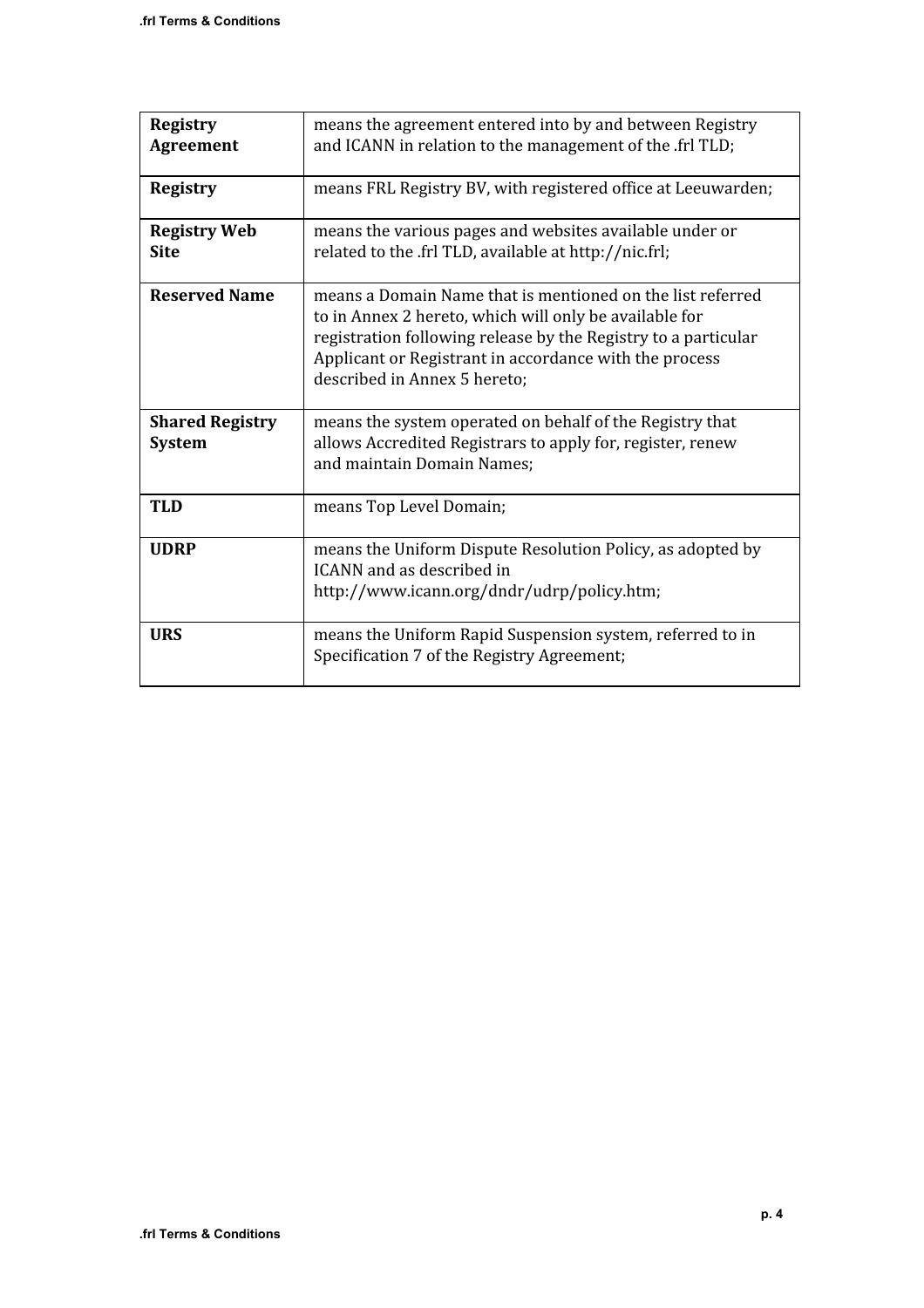#### **Introduction; Scope of Application; Hierarchy**

These Terms & Conditions together with the Annexes hereto describe, among other items, all the technical and administrative measures that the Registry shall use to ensure proper, fair, technically sound administration of the .frl launch, setting out the basic rules and procedures applicable to:

- − Applicants;
- − Registrants;
- − Accredited Registrars; and
- − Registry;
- − any person or entity interested in registering a Domain Name.

## **Article 1. Domain Name Syntax Requirements; Representations and Warranties**

1.1. Every Domain Name must meet the following technical and syntax requirements:

- − standard (ASCII) Domain Names must consist exclusively of the letters A-Z (case insensitive), the numbers 0-9, and the hyphen ("-");
- − internationalized Domain Names (IDNs) must not consist of any other characters than those listed in the table in Annex 1 hereto;
- − the Domain Name (ASCII or IDN) cannot begin or end with a hyphen ("-");
- − the Domain Name (ASCII or IDN) cannot have two consecutive hyphens ("--") in the 3rd and 4th positions (e.g., "bq--1k2n4h4b" or "xn--ndk061n);
- − The name must contain at least 2 characters (U-label) and must not exceed 63 characters (A-label or U-label) (excluding the TLD).

1.2. The Registry reserves the right to make Domain Names available that deviate from the above syntax requirements at any point in time, under additional or supplemental rules and policies.

1.3. By submitting a Domain Name Registration Request, Registrant represents and warrants that:

- to its knowledge, the registration of the Domain Name mentioned in the Domain Name Registration Request will not infringe upon or otherwise violate the rights of any third party;
- − it is not submitting the Domain Name Registration Request and, upon registration, will not use the Domain Name for an unlawful purpose, contrary to public policy or morality, for offensive purposes, to mislead the public and/or contrary to good and fair business practices; and
- − it will participate in good faith in any proceedings initiated by a third party under the UDRP, the URS, or any other proceedings or policy in relation to a Domain Name of which it is the Registrant; and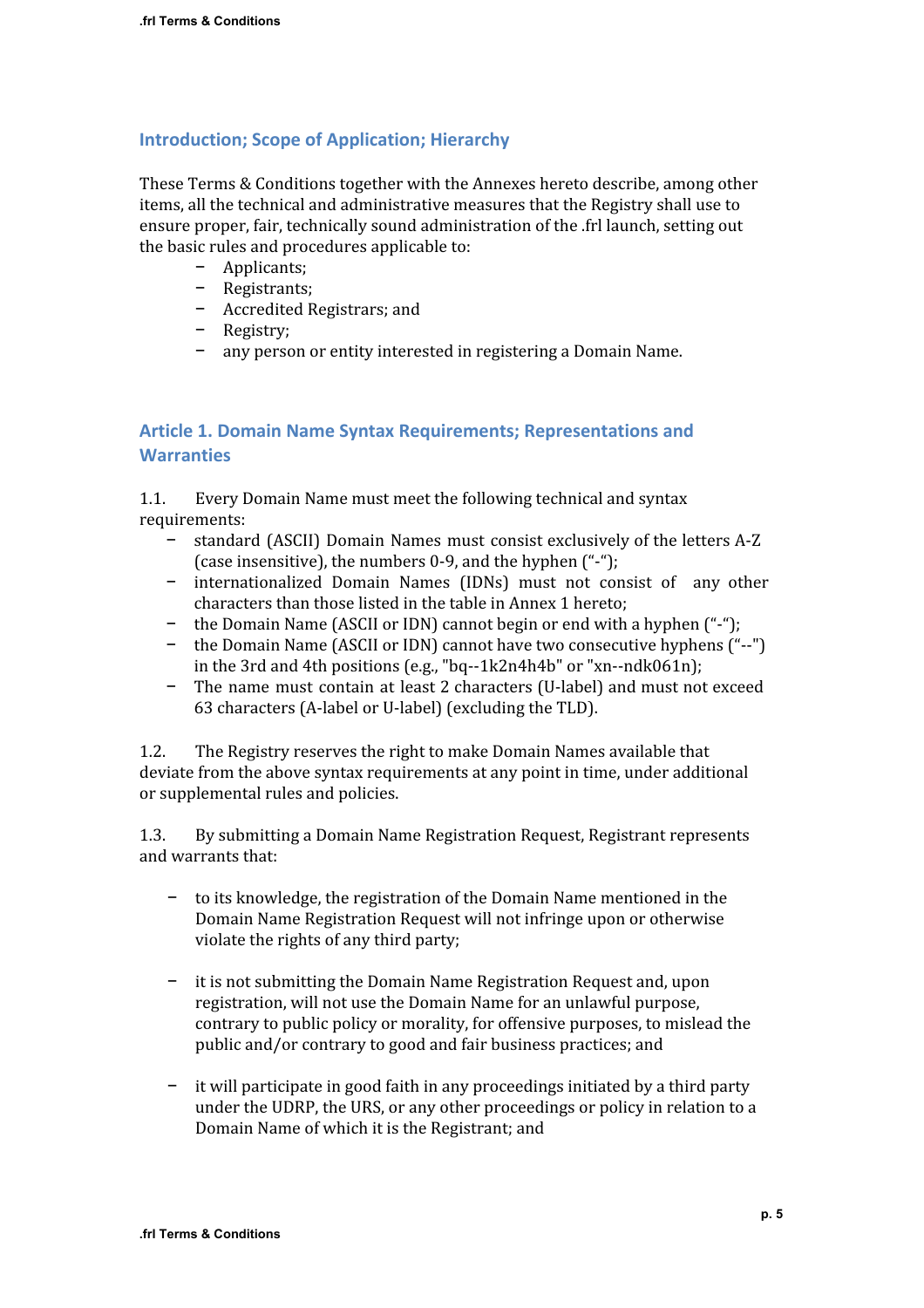- − it will not knowingly use the domain name in violation of any applicable laws or regulations, including third party interests; and
- − it will keep the WHOIS information related to the Domain Name accurate and up-to-date at all times, both with its Registrar and the Registry, and will immediately comply with any requests to such effect issued by or on behalf of the Registry;
- − it will comply with the Acceptable Use Policy at all times throughout the term of the Domain Name Registration.

1.4. The Registry shall be entitled, but by no means obliged, to suspend or revoke any Domain Name in case of non-compliance or violation of these Terms & Conditions, and in particular the representations and warranties set out in Article 1.3 above, and the Applicant / Registrant acknowledges and accepts that it shall not hold Registry liable for any such suspension or revocation.

### **Article 2. Domain Name Allocation**

2.1. With the exception of Domain Names that have been allocated or reserved in the context of the Launch Policies, any party shall be entitled to request a Domain Name Registration with the Registry for any Domain Name that is (i) available and (ii) meets the technical requirements imposed by the Registry.

2.2. Domain Names that are identical to the names contained on the list of Reserved Names or Blocked Names will be unavailable until further notice.

2.3. The Registry shall effectuate such Domain Name Registration on a first-come, first-served basis, subject to the terms and conditions laid down herein. This entails that, in principle, the first complete and technically correct request to register a Domain Name submitted by an Accredited Registrar and received by the Shared Registry System will result in a Domain Name Registration.

#### **Article 3. Dispute Resolution**

- 3.1. Every Registrant acknowledges and accepts:
	- − that, save for proceedings initiated before any competent court, any proceedings concerning a Domain Name must be conducted before an Domain Name Dispute Resolution Services Provider appointed by ICANN in accordance with the Uniform Dispute Resolution Policy, the Rules for Uniform Domain Name Dispute Resolution Policy (as stated in [http://www.icann.org/dndr/udrp/uniform-rules.htm\)](http://www.google.com/url?q=http%3A%2F%2Fwww.icann.org%2Fdndr%2Fudrp%2Funiform-rules.htm&sa=D&sntz=1&usg=AFQjCNEFOgPvNs1GYdg3fB7AtNcplZ9RPw) and any relevant supplemental or additional (e.g., URS) rules; and
	- − to participate in good faith in any Domain Name dispute initiated by a third party complainant, whether before the courts, under the UDRP or URS against Registrant in compliance therewith and with the respective applicable Rules.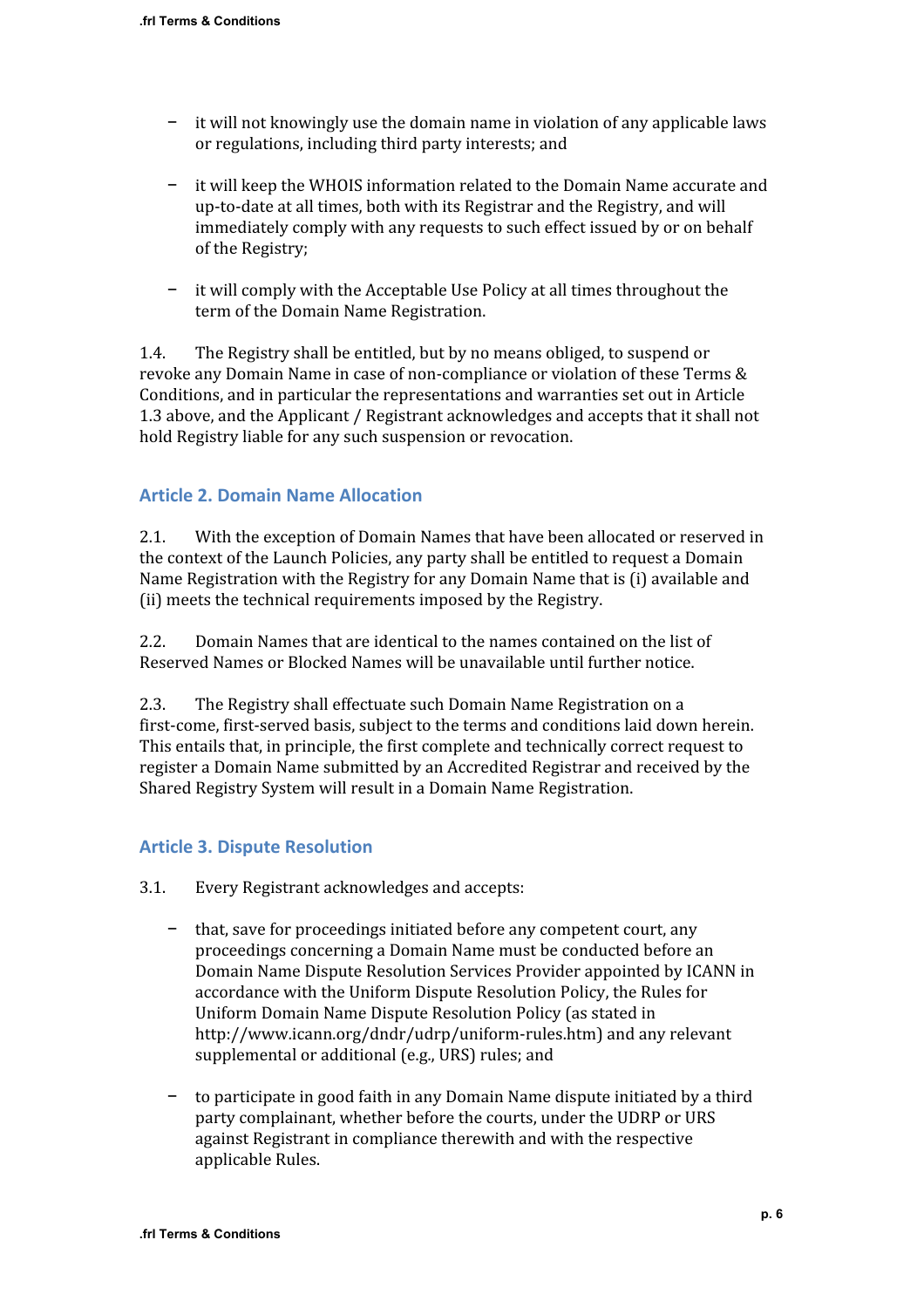3.2. Unless agreed upon otherwise by the parties to a Domain Name Dispute or otherwise stated in the agreement between the Registrant and its Registrar, the language of the proceedings shall be the language of that agreement.

3.3. The Registry shall not be a party in any proceedings, whether before the courts, under the UDRP, the URS or any other proceeding in relation to a Domain Name, and the Applicant, *c.q.* Registrant of a Domain Name shall defend and hold harmless Registry in the event Registry is involved in any legal proceedings.

## **Article 4. Term**

4.1. When registering the Domain Name, the Applicant / Registrant must select the number of years for which the Domain Name is registered (the "Term"). The Term shall commence on the date of registration of the Domain Name, and shall expire on the same day of the month within which the Domain Name was registered.

4.2. The Registry is under no obligation to inform any party, including in particular the Registrant in advance when the Term is about to expire or has expired.

## **Article 5. General Provisions**

5.1. The Registry shall be entitled at all times to cancel a Domain Name Registration or delete a Domain Name if the Registrant is considered to be in breach of any provision of these Terms & Conditions. In case of a breach, the Registry can send a reminder by e-mail to both the Accredited Registrar and the Registrant informing them that the registration will be terminated if the breach is not remedied within 14 days.

5.2. The Registry may amend the provisions of this Policy from time to time, which amendments will take effect at the time they are published on the Registry Web Site, without prior notice to Accredited Registrars, Registrants and/or Applicants, unless provided for otherwise in the Registry Agreement. The Registry may furthermore issue interpretative guidelines on the Registry Web Site regarding the terms and provisions of this Policy, unless provided for otherwise in the Registry Agreement.

5.3. If any part of this Policy shall be found invalid or unenforceable for any reason, the remainder of this Policy shall be valid and enforceable as if such provision was not included therein.

5.4. There shall be substituted for any such provision a suitable provision that, as far as is legally possible, comes nearest to the sense and purpose of this Policy, in so far and to the extent allowed by the terms of the Registry Agreement.

5.5. To the extent allowed under governing law, the Registry shall only be liable in cases where its willful misconduct or gross negligence is finally determined by the arbitral tribunal or courts referred to below. In no event shall the Registry be held liable for any indirect, consequential or incidental damages or loss of profits,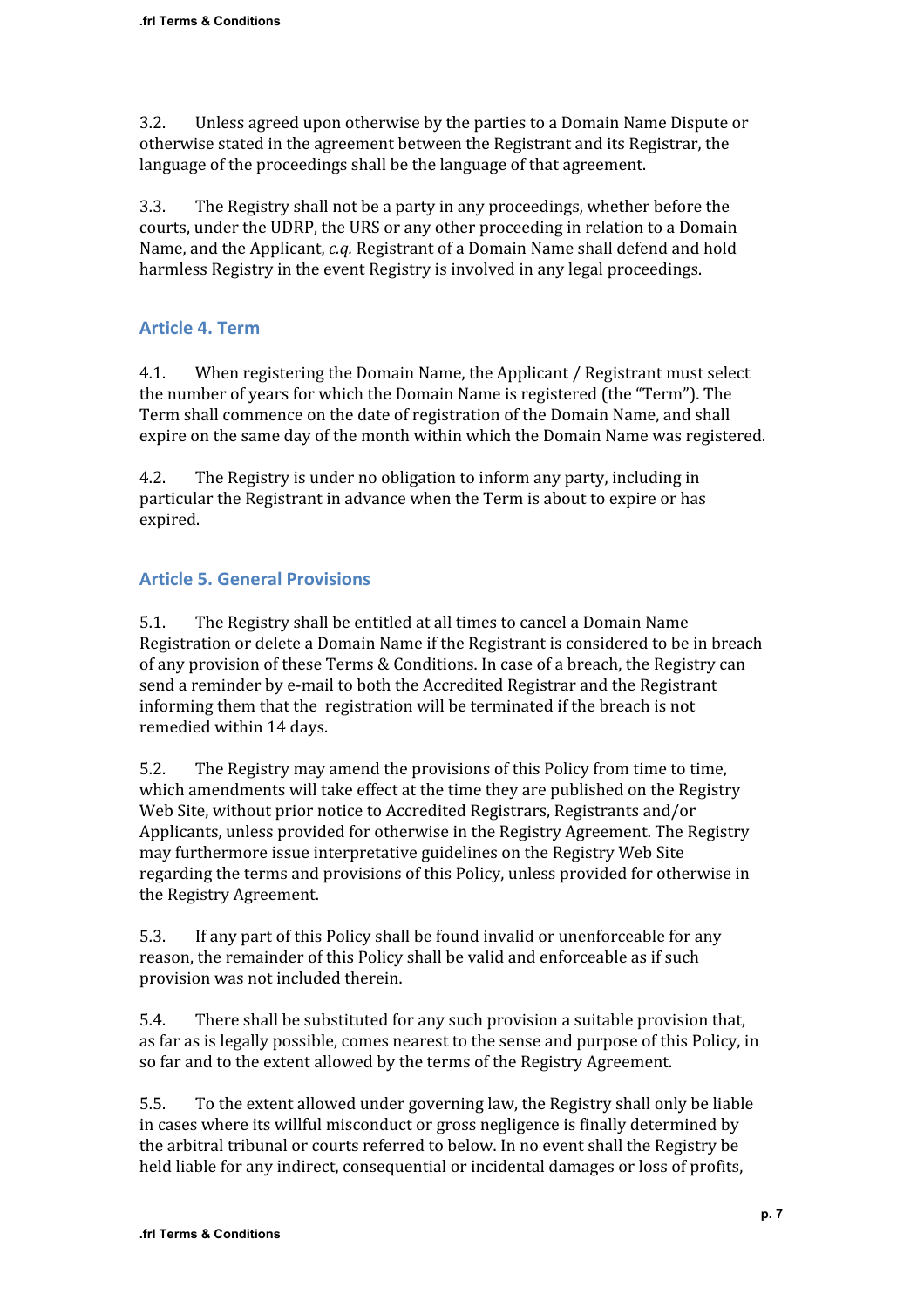whether contractual, based on tort (including negligence) or otherwise arising, resulting from or related to the submission of a Domain Name Registration Request, the registration or use of a Domain Name or to the use of the Shared Registry System or Registry Web Site, even if they have been advised of the possibility of such loss or damages, including but not limited to decisions taken by the Registry to register, not to register or cancel the registration of a Domain Name on the basis of the findings of or information provided by a third party, or upon receipt of a written instruction given by the authorities, as well as the consequences of those decisions.

5.6. To the extent allowed under applicable law and unless provided otherwise herein, the Registry's aggregate liability for damages shall in any case be limited to the amounts paid by the Accredited Registrar to the Registry in relation to the Domain Name Registration Request concerned (excluding additional fees paid by the Registrant to an Accredited Registrar or reseller, auction fees and/or reconsideration fees). Registrant agrees that no greater or other damages may be claimed from the Registry.

5.7. In addition to Article 3.3 hereof, any Applicant and/or Registrant shall hold the Registry harmless from claims filed or disputes initiated by third parties, and shall compensate the Registry for any costs or expenses incurred or damages for which they may be held liable as a result of third parties taking action against it on the grounds that the Domain Name Registration Request or the Domain Name registered by the Registrant infringes the rights of a third party, or is deemed contrary to morality, public order or unlawful under applicable laws.

5.8. For the purposes of this Article, the term "Registry" shall also refer to its shareholders, directors, employees, members, subcontractors, agents, and their respective directors, agents and employees.

5.9. The Registry, its directors, employees, contractors and agents are not a party to the agreement between an Accredited Registrar and its Applicants, its Registrants or any party acting in the name and/or on behalf of such Applicants or Registrants.

5.10. The Registry shall only be obliged to accept a Domain Name Registration Request or to renew a Domain Name Registration once it has been unconditionally paid in full for such service by the Accredited Registrar appointed by the Applicant or Registrant.

Payment of any fees due, for which the Registrant is solely liable, must be made with the Registry via an Accredited Registrar. The Registry is not responsible for any failure on the part of the Accredited Registrar in this respect, including where such failure results in non-registration or cancellation of the Domain Name concerned.

5.11. All notices (to be) given by the Registry hereunder shall be given in writing at the most recent email address of the Registrant provided to the Registry in connection with the Domain Name concerned. All notices to be given to the Registry shall be deemed to have been properly given (i) in paper form, when delivered in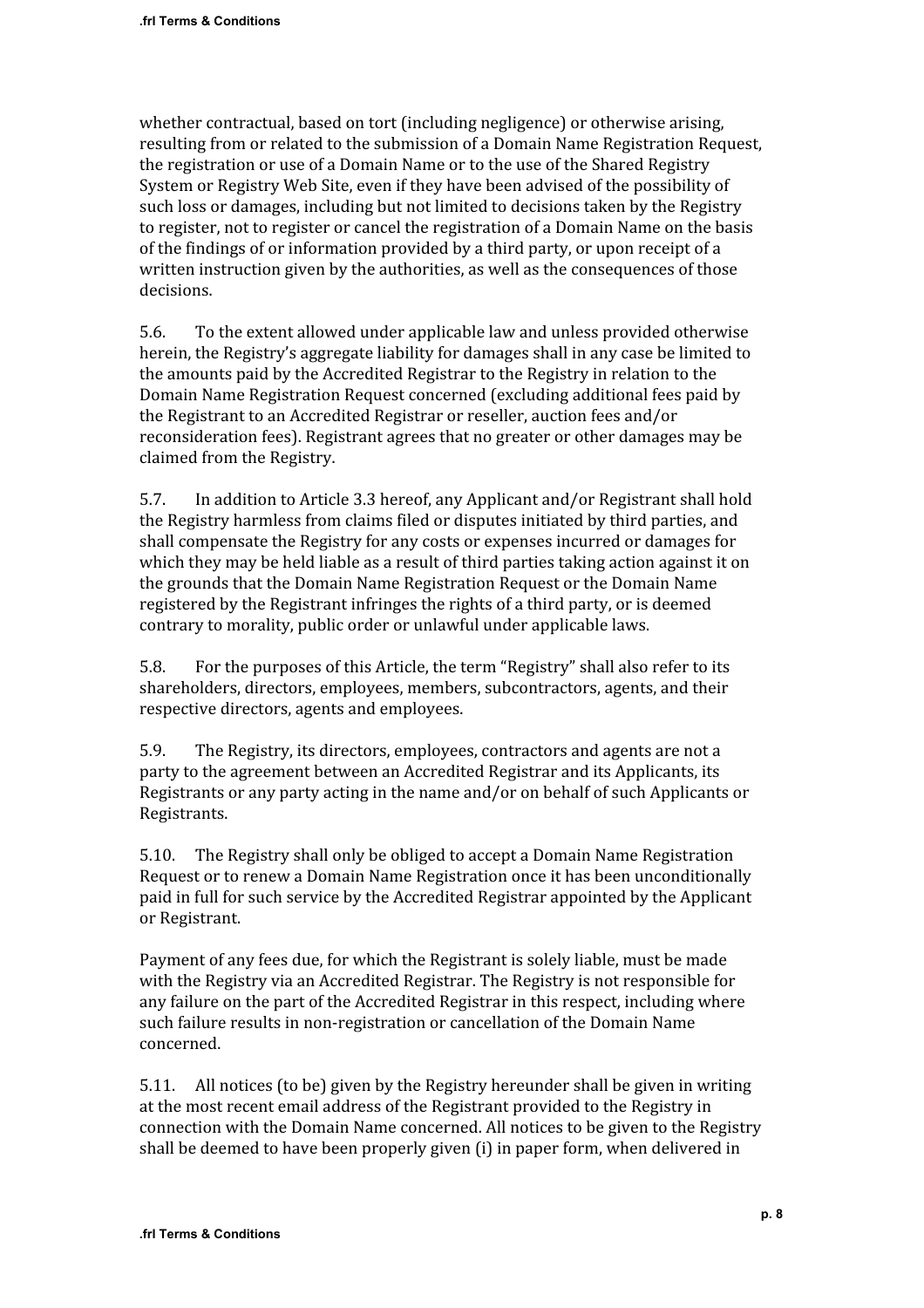person or via courier service with confirmation of receipt and (ii) by electronic mail, upon confirmation of receipt by the Registry's email server.

5.12. Unless expressly provided for otherwise herein, neither Party may assign any right or obligation hereunder without the written consent of the other Party. These Terms & Conditions shall be binding upon and inure to the benefit of the Parties' respective successors and assigns.

5.13. If any provision of these Terms & Conditions is held to be illegal, invalid, or otherwise unenforceable, such provision will be enforced to the extent possible consistent with the stated intention of the parties, or, if incapable of such enforcement, will be deemed to be severed and deleted from these Terms & Conditions, while the remainder of them will continue in full force and effect.

5.14. No waiver of any right under these Terms & Conditions shall be deemed effective unless contained in writing and signed by the party charged with such waiver, and no waiver of any right shall be deemed to be a waiver of any future right or any other right arising under these Terms & Conditions. All rights, remedies, undertakings, obligations and agreements contained in these Terms & Conditions shall be cumulative and none of them shall be a limitation of any other remedy, right, undertaking, obligation or agreement.

5.15. Any party to whom these Terms & Conditions apply agrees that it will not undertake, nor cause or permit to be undertaken, any conduct or activity which is illegal under any laws, decrees, rules or regulations, or would have the effect of causing the other party to be in violation thereof.

5.16. These Terms & Conditions, as amended from time to time or supplemented by other documents, will be governed by the laws of the Netherlands.

Unless referred to otherwise in this Article or policy documents incorporated by reference hereto, any dispute, controversy or claim in relation to or arising under these Terms & Conditions shall, upon the filing of a complaint, be referred to and determined by arbitration in accordance with the arbitration rules of the International Chamber of Commerce (ICC). The arbitral tribunal shall consist of three arbiters. The place of arbitration shall be Amsterdam, the Netherlands and the arbitration language shall be English. Any such arbitration award shall be final and binding and may, if necessary, be enforced by a court or authority having jurisdiction.

The foregoing is without any party's right to seek injunctive or other interim relief, which it is authorized to do in the Courts of Leeuwarden, the Netherlands.

# **Article 6. Privacy Policy**

6.1. The Registrant authorizes Registry to process personal and other data required to operate the TLD. Registry shall only use this data within the framework of the management of the .frl TLD and related services. Registry may only transfer these data to third parties if ordered to do so by the public authorities (local or national, judicial or administrative), upon demand of the arbitral tribunal